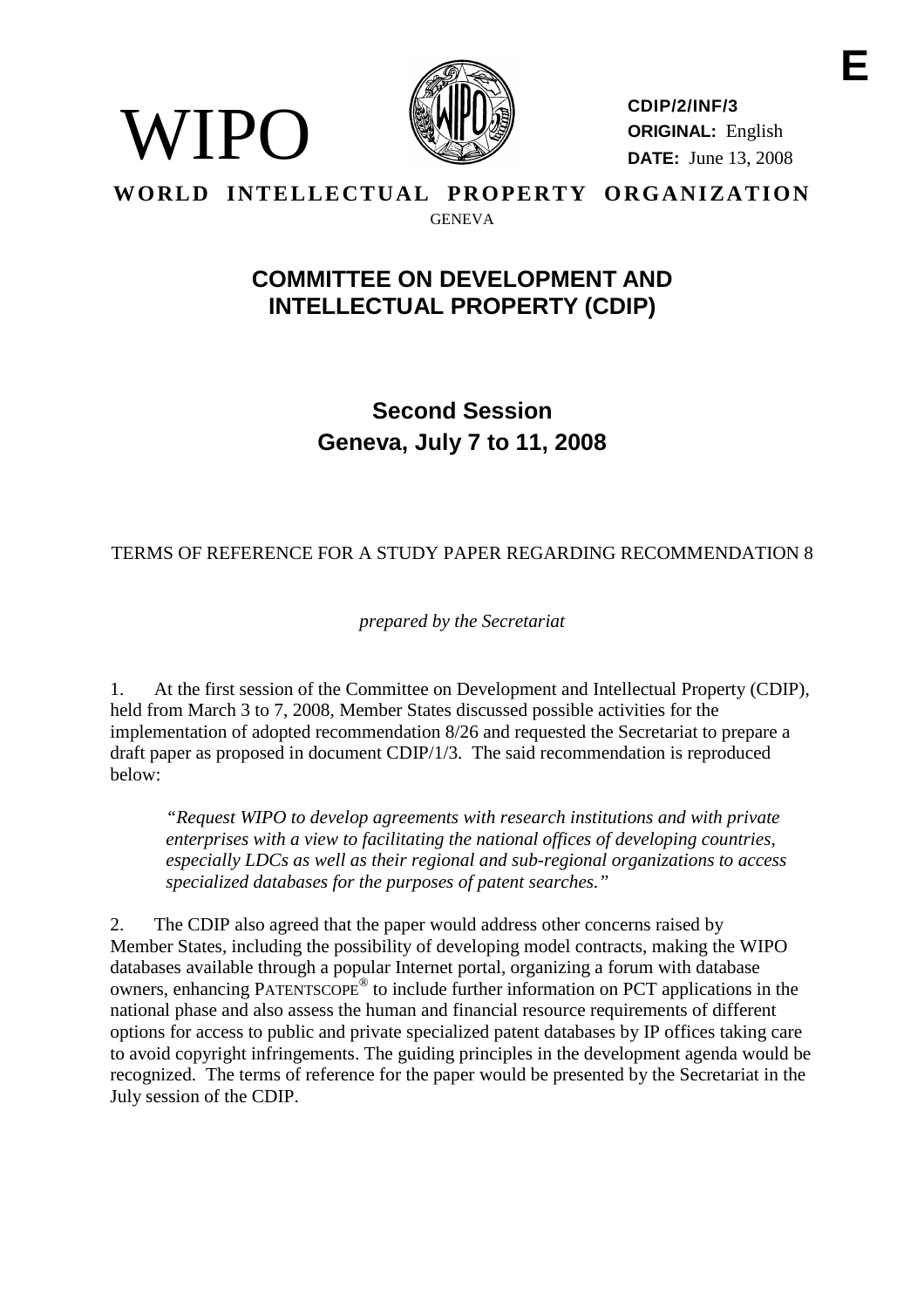#### CDIP/2/INF/3 page 2

3. Accordingly, the Secretariat has prepared the terms of reference, which are annexed. The terms of reference of the paper focus on the following issues:

- (a) Needs analysis for each country;
- (b) Review of specialized patent databases;
- (c) Review of specialized non-patent literature (NPL) databases;

(d) Comparison analysis between the added value of commercial databases with respect to free-of-charge databases;

- (e) Possible issues and recommendations to be developed by the study paper; and
- (f) Necessary resources: human and financial.

*4. The Committee is invited to take note of the information contained in this document.*

[Annex follows]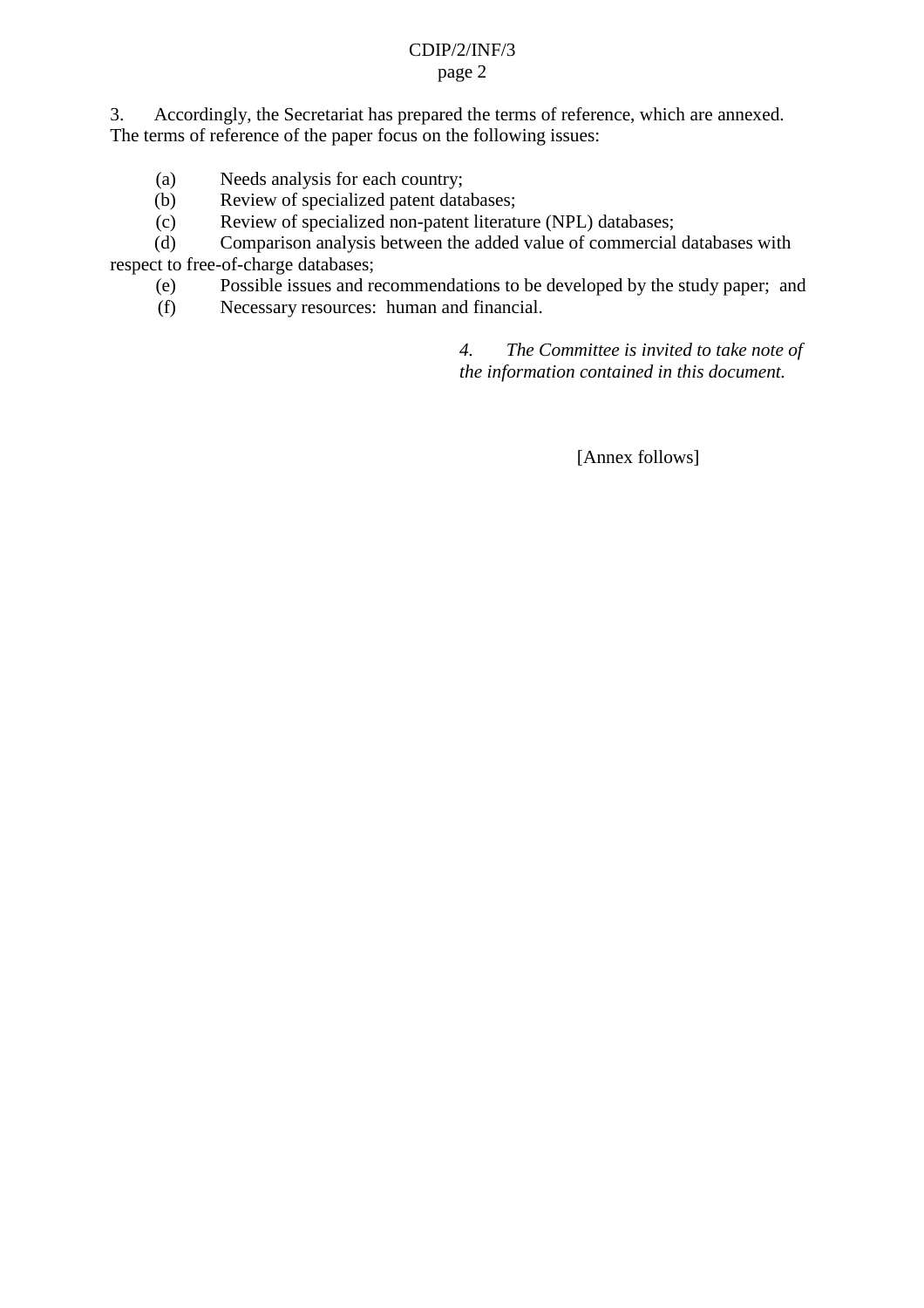#### CDIP/2/INF/3

#### ANNEX

## TERMS OF REFERENCE FOR A STUDY PAPER REGARDING RECOMMENDATION 8

#### (a) Needs analysis for each country

In order to comprehensively assess the needs of a particular national patent or intellectual property (IP) office within the context of facilitating access to technical and scientific information, an effective needs analysis should be undertaken to provide the following information:

National patenting activity (patenting propensity) in respect of relevant economic, financial and demographic statistics, e.g. number of first filings per million population;

- IP Offices' needs with regard to the requirements of the national patent system, in particular whether it provides for a prior art search and substantive examination or whether the system is registration only: and

Users needs (whether academic, commercial or industrial) in regard to accessing specialized databases directly.

Not only the scope, but the breadth of the needs analysis should be clearly agreed. It is assumed that the needs analysis would be extended to low and middle income countries, including LDCs.

The needs analysis would be drafted with the aid of publicly available national patent statistics and information and complemented by a questionnaire sent to each national IP office.

#### (b) Review of specialized patent databases

Given the wide range of free-of-charge and commercial specialized database services now available on the Internet, a review of the search functionalities of these services will be made.

In particular, an assessment of costs should be made with regard to commercial database services. Because these costs are not always initially or clearly indicated by commercial service providers, direct enquiries will be made.

#### (c) Review of specialized non-patent literature (NPL) databases

A similar review as for patent databases should be undertaken for non-patent literature (NPL) databases. The accessibility and retrieval of NPL is rapidly developing, expanding and complementing the existing search possibilities of technical information in general, which until recently could only be searched using classified patent databases. Moreover, in certain technical fields, such as biotechnology, medical technology and computing, NPL provides the most important contribution to the available prior art.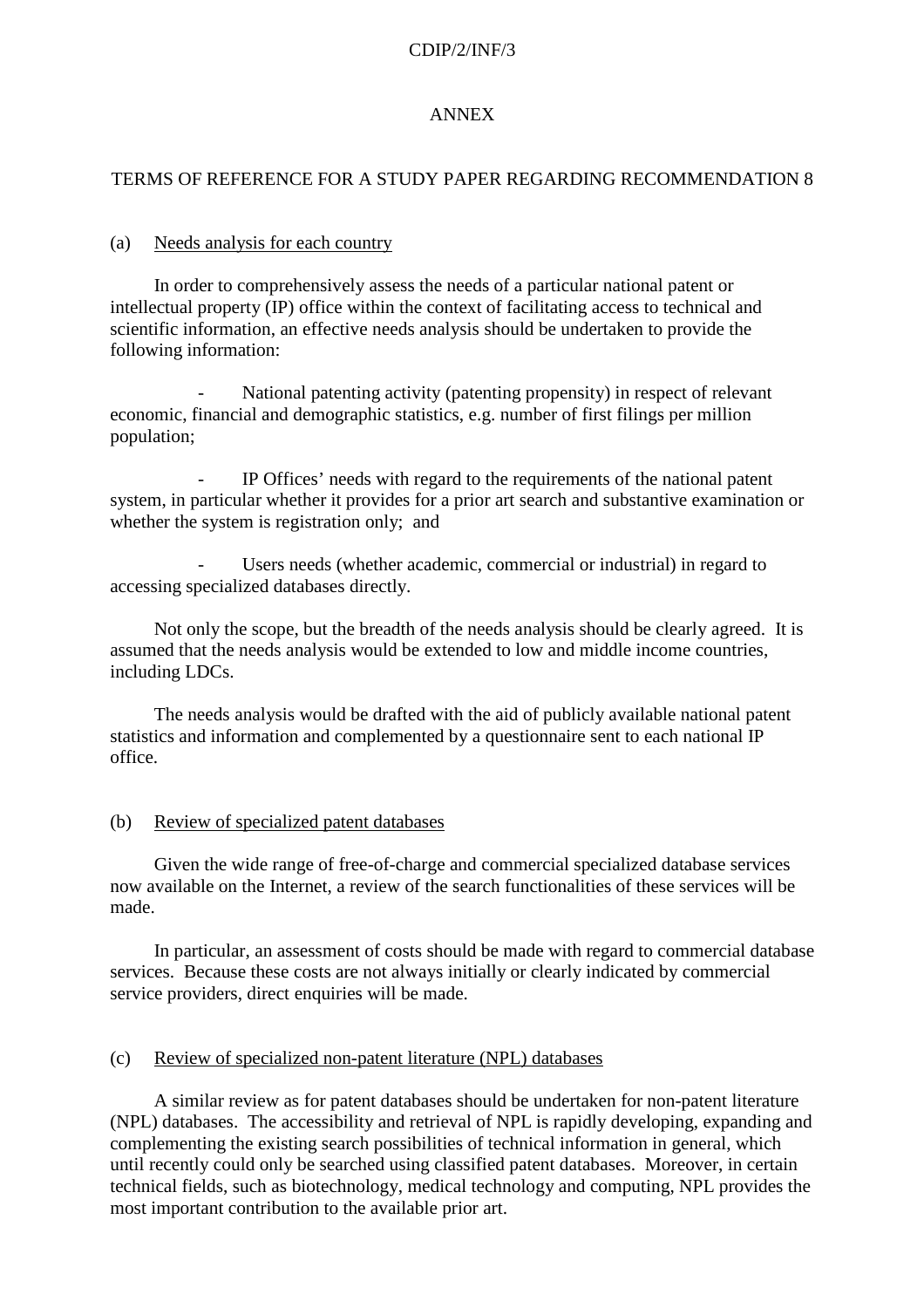#### CDIP/2/INF/3 Annex, page 2

Unlike basic patent documentation, which is made freely available by patent offices around the world, access to basic NPL is not necessarily available free of charge. This worsens the situation of many developing countries as regards accessibility to technical information.

The review will cover NPL open source and commercial publishers, together with related costs in respect of the latter.

## (d) Analysis comparing the added value of commercial databases with regard to free-of-charge databases

Since the launch of free-of-charge databases on the Internet approximately a decade ago, these services have developed from offering only the most basic search functionalities, e.g. searching only the publication number, keywords in the title or the patent classification, to relatively sophisticated services. WIPO's search service PATENTSCOPE®, for example, now provides full-text searches, graphical analysis, RSS notification for monitoring searches, etc. These developments will undoubtedly continue in the future.

Commercial databases clearly offer more powerful value-added functionalities as compared to free-of-charge services. However, given the often high costs of using such services, it is reasonable to investigate the extent of the benefits acquired in comparison to the costs.

It is proposed that a cost-benefit analysis should, therefore, be undertaken, in particular taking into consideration the IP Office needs analysis mentioned in point (a) above.

## (e) Possible issues and recommendations to be developed by the study paper

The study paper would identify issues and develop recommendations which WIPO would coordinate and assist in implementing, including:

(i) An indication of which database services could be used by IP Offices as regards:

- Free-of-charge patent and NPL databases; and
- Commercial patent and NPL databases.

(ii) Provision of licenses for commercial databases to developing country national patent offices, including the establishment of criteria to define which national offices are eligible for such assistance.

(iii) Assess the possibility of negotiating model contracts and pricing on the basis of points (a) and (b) above.

(iv) Enhancing PATENTSCOPE®: WIPO's search service will continue to be developed, e.g. offering in the near future cross-language searching (the ability to search various language documentation using only one search language), as well as further search and graphical analysis tools; the provision of NPL services on PATENTSCOPE® should also be investigated.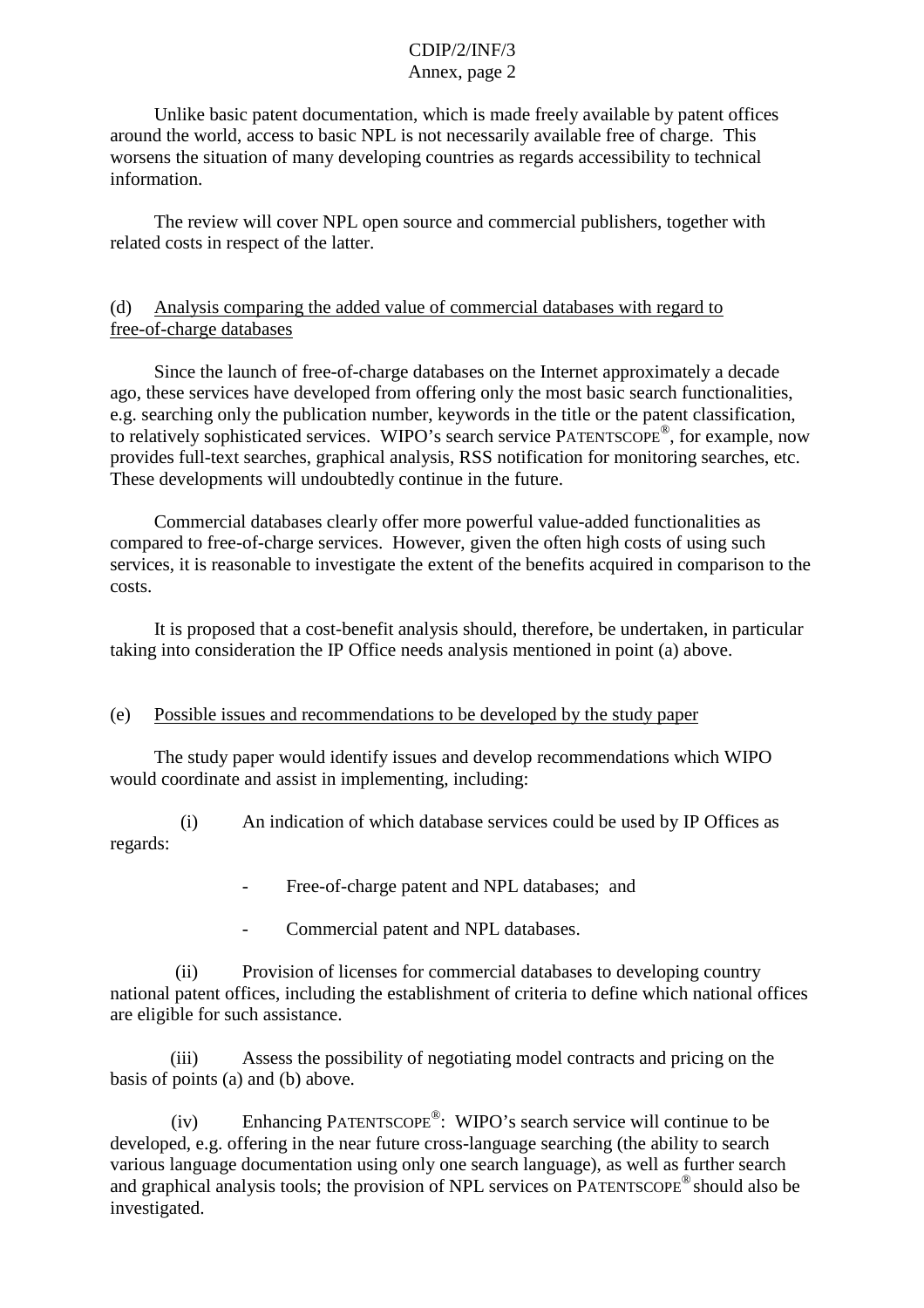#### CDIP/2/INF/3 Annex, page 3

The study should indicate how PATENTSCOPE® can maximize search and accessibility to patent and NPL information.

(v) WIPO Patent Information Services for Developing Countries (WPIS) have been specially developed by WIPO to directly assist developing countries in regard to their search and examination needs. These services have been offered for many years free of charge as a result of contributions made by industrial property offices throughout the world and by the International Bureau of WIPO.

The following services are provided within the framework of WPIS:

- State-of-the-art search reports for individuals and institutions carried out by donor IP Offices;

Within the provisions of the International Cooperation for the Search and Examination of Inventions (ICSEI), search and examination is carried out on patent applications filed with IP Offices, e.g. patent applications from the African Regional Industrial Property Organization (ARIPO), which have no priority or for which no search reports have been established;

- Information on equivalent patent documents published in other countries (family patents); and

Copies of individual patent documents.

The study should assess how WPIS and ICSEI could be further developed and updated so as to be used as an effective and centralized search and examination service for developing countries and others.

(vi) Organization of a database owner forum: Following the review of patent and non-patent literature databases and the analysis comparing free and commercial databases, the possibility of organizing a forum with commercial database owners in order to discuss and negotiate directly any possible preferential rates on a broad scale, should be investigated.

(vii) Analysis of training gaps in using free-of-charge and commercial databases could be undertaken so as to indicate how to target training and allow for the optimum use of specific databases.

(viii) Dissemination of patent information activities: Following the analyses mentioned above, further specifically targeted awareness raising campaigns could be undertaken.

(ix) Association with popular Internet portals: Contacts could be made with Internet portals such as Google to broaden awareness and accessibility of patent and non-patent literature.